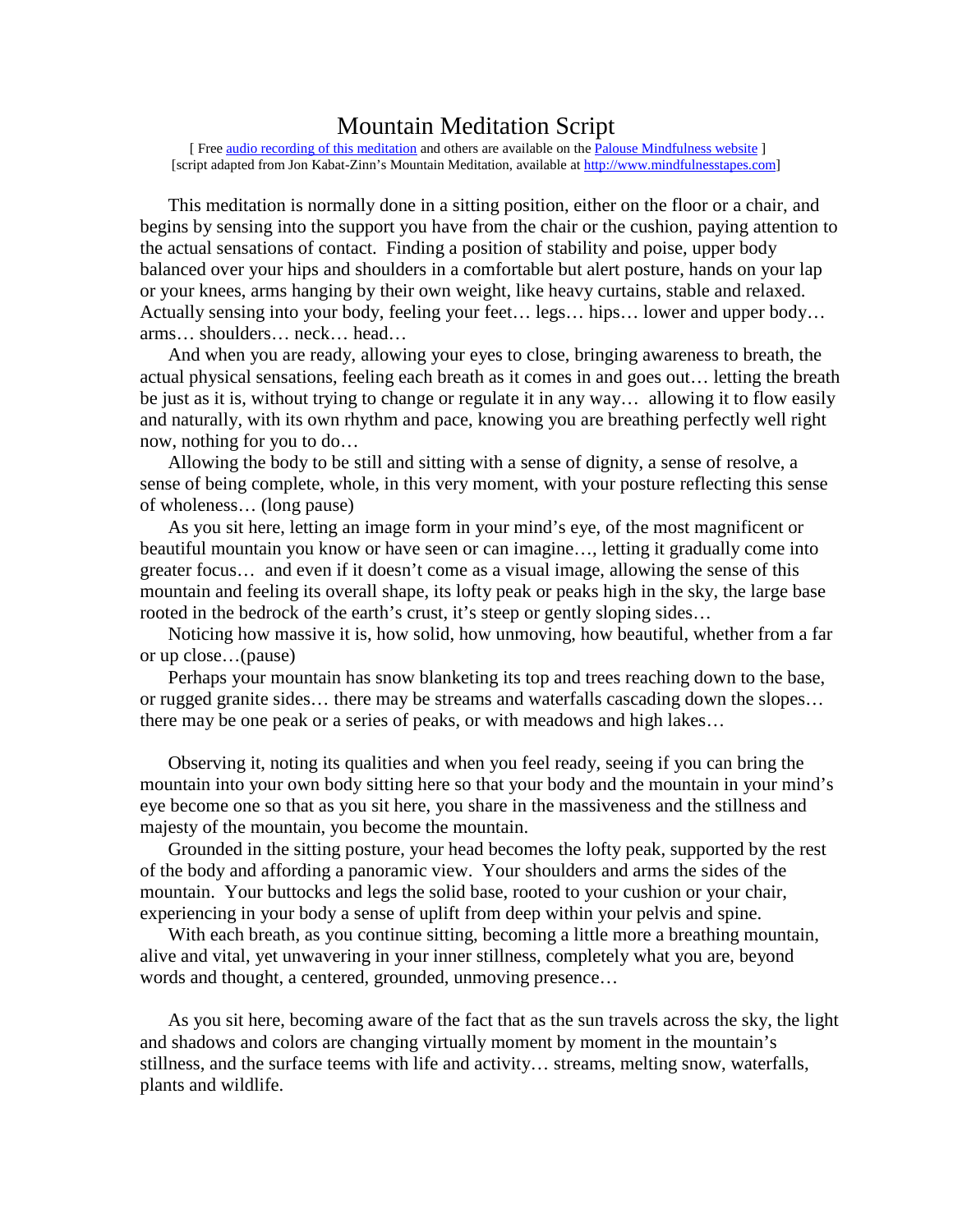As the mountain sits, seeing and feeling how night follows day and day follows night. The bright warming sun, followed by the cool night sky studded with stars, and the gradual dawning of a new day…

Through it all, the mountain just sits, experiencing change in each moment, constantly changing, yet always just being itself. It remains still as the seasons flow into one another and as the weather changes moment by moment and day by day, calmness abiding all change…

In **summer**, there is no snow on the mountain except perhaps for the very peaks or in crags shielded from direct sunlight

In the **fall**, the mountain may wear a coat of brilliant fire colors.

In **winter**, a blanket of snow and ice.

**In any season**, it may find itself at times enshrouded in clouds or fog or pelted by freezing rain. People may come to see the mountain and comment on how beautiful it is or how it's not a good day to see the mountain, that it's too cloudy or rainy or foggy or dark.

None of this matters to the mountain, which remains at all times its essential self. Clouds may come and clouds may go, tourists may like it or not. The mountain's magnificence and beauty are not changed one bit by whether people see it or not, seen or unseen, in sun or clouds, broiling or frigid, day or night.

It just sits, being itself.

At times visited by violent storms, buffeted by snow and rain and winds of unthinkable magnitude.

Through it all, the mountain sits.

**Spring** comes, trees leaf out, flowers bloom in the high meadows and slopes, birds sing in the trees once again. Streams overflow with the waters of melting snow.

Through it all, the mountain continues to sit, unmoved by the weather, by what happens on its surface, by the world of appearances… remaining its essential self, through the seasons, the changing weather, the activity ebbing and flowing on its surface…

In the same way, as we sit in meditation, we can learn to experience the mountain, we can embody the same central, unwavering stillness and groundedness in the face of everything that changes in our own lives, over seconds, over hours, over years.

In our lives and in our meditation practice, we experience constantly the changing nature of mind and body and of the outer world, we have our own periods of light and darkness, activity and inactivity, our moments of color and our moments of drabness.

It's true that we experience storms of varying intensity and violence in the outer world and in our own minds and bodies, buffeted by high winds, by cold and rain, we endure periods of darkness and pain, as well as the moments of joy and uplift, even our appearance changes constantly, experiencing a weather of it's own…